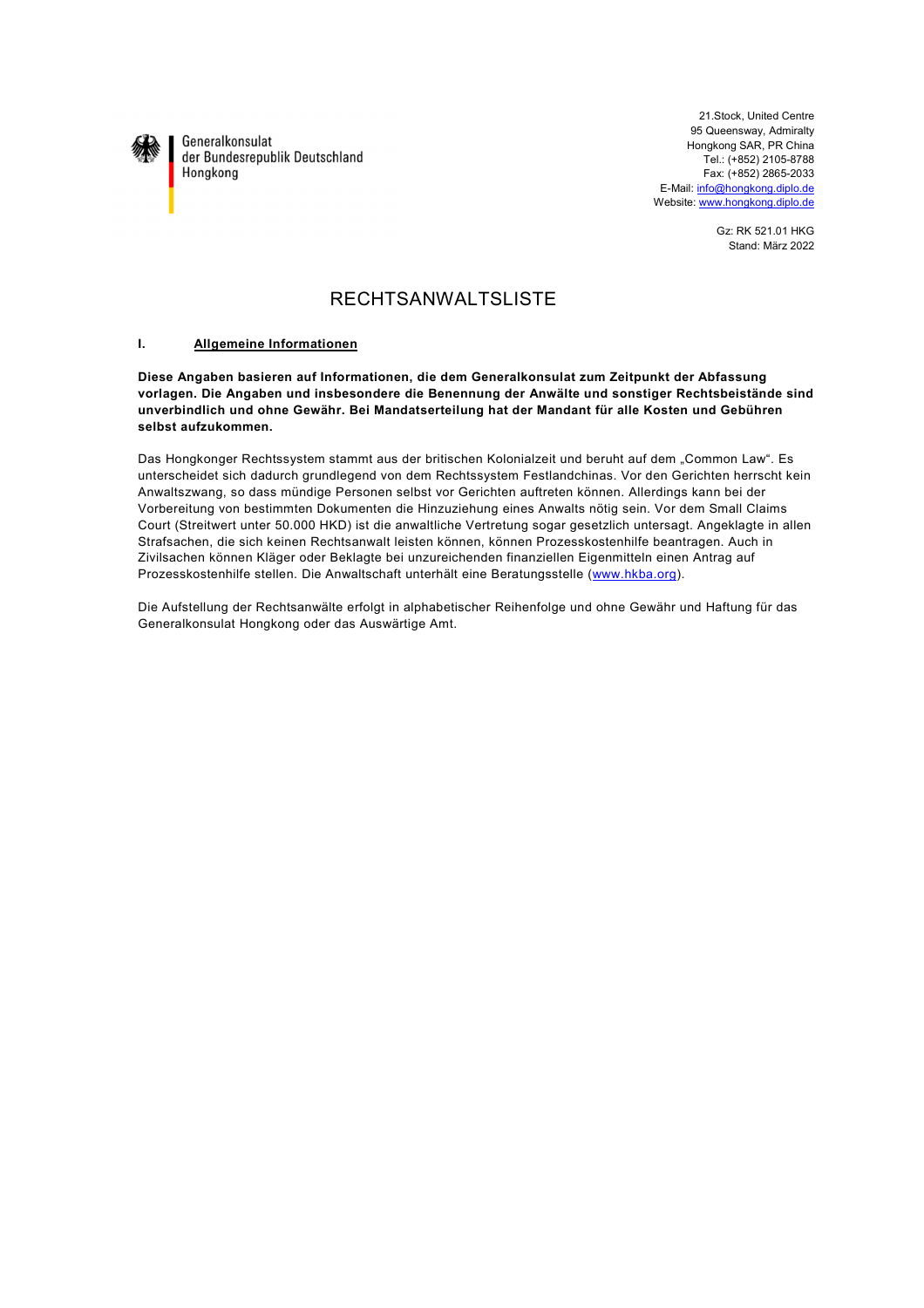| ΙΙ. | Unverbindliche Liste der in Hongkong niedergelassenen Rechtsberatungsbüros                                                                                                                                                                                                                                                                                                          |                                                                                                                                                                                                                                                                                                                                                                                                                                                                                                                                                                                                                                                                                                                                                                                                                                                                                                                     |  |
|-----|-------------------------------------------------------------------------------------------------------------------------------------------------------------------------------------------------------------------------------------------------------------------------------------------------------------------------------------------------------------------------------------|---------------------------------------------------------------------------------------------------------------------------------------------------------------------------------------------------------------------------------------------------------------------------------------------------------------------------------------------------------------------------------------------------------------------------------------------------------------------------------------------------------------------------------------------------------------------------------------------------------------------------------------------------------------------------------------------------------------------------------------------------------------------------------------------------------------------------------------------------------------------------------------------------------------------|--|
| 1.  | <b>Boase Cohen &amp; Collins</b><br>Padraig Johannes Seif<br>Rechtsanwalt (Frankfurt am Main, Deutschland)<br>Solicitor (England & Wales)<br>2303-7 Dominion Centre<br>43-59 Queen's Road East<br>Hong Kong<br>Tel: (852) 3416 1711<br>Fax: (852) 2529 5035<br>Email: padraig@boasecohencollins.com<br>Web: www.boasecohencollins.com                                               | Fachrichtungen:<br>Corporate Law, Contract Law, Asset Management<br>and licensing, criminal law, immigration law, taxation<br>law, labour law<br>Korrespondenzsprache/Language for<br>correspondence:<br>Deutsch, Englisch, Chinesisch (Kantonesisch und<br>Mandarin)                                                                                                                                                                                                                                                                                                                                                                                                                                                                                                                                                                                                                                               |  |
| 2.  | Deacons<br>Mr. Gavin Nesbitt, Consultant<br><b>Business Development Department</b><br>5/F, Alexandra House, 18 Chater Road<br>Central, Hong Kong<br>Tel: (852) 2825 9211<br>Fax: (852) 2810 0431<br>gavin.nesbitt@deacons.com<br>E-Mail:<br>www.deaconslaw.com<br>Web:                                                                                                              | <b>Fachrichtung/Specialist areas:</b><br>M&A, general commercial, litigation, intellectual<br>property, insurance, banking, construction, company<br>formation, employment, visa affairs and human<br>resources, capital markets, financial services<br>Korrespondenzsprache/Language for<br>correspondence:<br>Chinese, German, English, Japanese                                                                                                                                                                                                                                                                                                                                                                                                                                                                                                                                                                  |  |
| 3.  | <b>Fangda Partners</b><br>Mr. Joe Scheu<br>26/F, One Exchange Square<br>8 Connaught Place,<br>Central, Hong Kong<br>Tel.: (+852) 3976-8830<br>Fax.: (+852) 2110-4285<br>E-Mail: Joe.Scheu@fangdalaw.com<br>Webpage: https://www.fangdalaw.com/                                                                                                                                      | Fachrichtung/Specialist areas:<br>Litigation, arbitration, regulatory & compliance,<br>corporate, corporate finance, M&A, competition.<br>Korrespondenzsprache/Language for<br>correspondence:<br>German, English, Chinese (Mandarin / Cantonese),<br>Spanish, Russian.                                                                                                                                                                                                                                                                                                                                                                                                                                                                                                                                                                                                                                             |  |
| 4.  | <b>Haldanes Solicitors and Notaries</b><br>7/F, Ruttonjee House<br>11, Duddell Street, Central, Hong Kong<br>Tel:<br>(+852) 2868 1234<br>Fax:<br>(+852) 2845 1637<br>DX No:<br>DX-009078 Central 1<br>E-Mail:<br>enquiries@haldanes.com<br>Mr. Jonathan Midgley<br>(+852) 2391 4441<br>Tel:<br>Urgent Mob: (+852) 9763 5524 (after office hours)<br>midgley@haldanes.com<br>E-Mail: | <b>Fachrichtung/Specialist areas:</b><br>Criminal litigation<br>Korrespondenzsprache/Language for<br>correspondence:<br>English, Chinese                                                                                                                                                                                                                                                                                                                                                                                                                                                                                                                                                                                                                                                                                                                                                                            |  |
| 5.  | LEE LAW FIRM (LLF)<br>Mr. Marc Tschirner<br>Rechtsanwalt (Deutschland)<br>Registered Foreign Lawyer (Hong Kong)<br>Room 2005-2011<br>20 F, China United Centre<br>28 Marble Road<br>North Point<br>Hong Kong<br>mtschirner@llf.com.hk<br>www.llf.com.hk<br>ITel.: +852 3198 0600<br>Tel.: +852 3198 0815 (Direct Line)                                                              | Fachrichtung/Specialist areas:<br>As local cooperation partner for Roedl & Partner, a<br>German multidisciplinary advisory firm with more<br>than 5100 employees globally, advising clients in<br>international legal and tax matters, accounting and<br>auditing out of 106 offices world-wide, LLF provides<br>German & Hong Kong legal advice to companies of<br>all sizes and private individuals. Our core activities<br>include:<br>Arbitration, CEO Fraud & Cyber Crime,<br>Corporate/M&A, Corporate and commercial matters,<br>Employment and Immigration law, Expatriate<br>matters, Inheritance law (Erbrecht), IPO and listing<br>rules, Litigation & dispute resolution, Probate,<br>Restructuring, Tax law & Transfer Pricing, Hong<br>Kong company incorporation & administration.<br>Korrespondenzsprache/Language for<br>correspondence:<br>German, English, French, Mandarin, Cantonese,<br>Korean |  |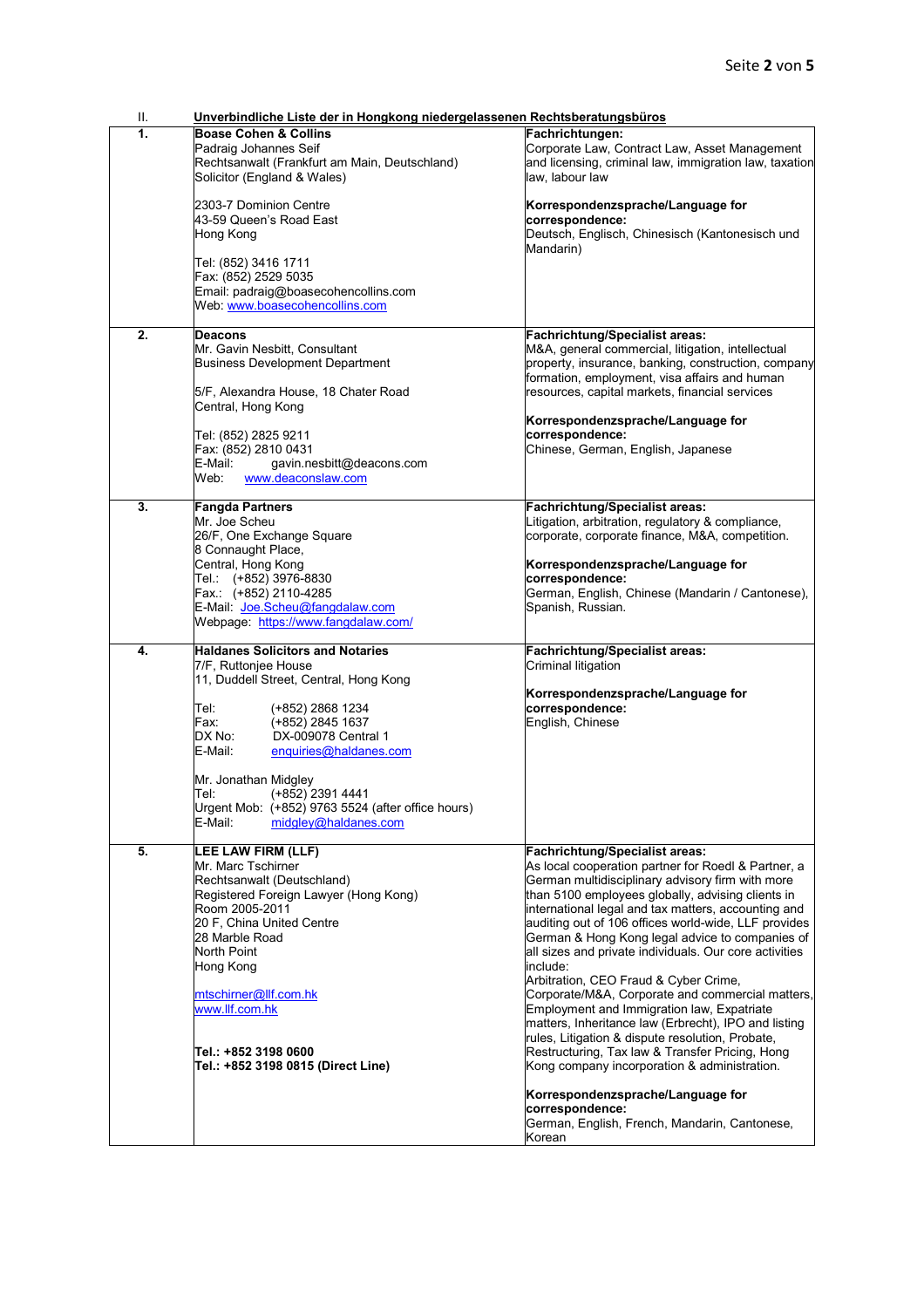| 6.  | Ms. Ivy Y.S. Leung<br>Fortune Chambers<br>Room 2305-07, 23th Floor,<br>Tower 2, Lippo Centre,<br>89, Queensway, Admiralty<br>Hong Kong<br>Tel:<br>(+852) 2543 8099<br>Fax:<br>(+852) 2845 2668<br>Mobil:<br>(+852) 9266 8418<br>E-Mail:<br>ivyysleung@gmail.com                                                                                                                                                                                        | Fachrichtung/ Specialist areas:<br>Corporate and commercial law, investment in China,<br>civil law<br>Korrespondenzsprache/ Language of<br>correspondence:<br>Chinese, English, German                                                                                                                                                                                                                                                                                                                |
|-----|--------------------------------------------------------------------------------------------------------------------------------------------------------------------------------------------------------------------------------------------------------------------------------------------------------------------------------------------------------------------------------------------------------------------------------------------------------|-------------------------------------------------------------------------------------------------------------------------------------------------------------------------------------------------------------------------------------------------------------------------------------------------------------------------------------------------------------------------------------------------------------------------------------------------------------------------------------------------------|
| 7.  | Mayer Brown<br>Mr. David A. Ellis, Partner<br>16/F to 19/F, Prince's Building<br>10 Chater Road, Central, Hong Kong<br>Tel∴<br>(+852) 2843 2211, dir. 2843 4226<br>Fax:<br>(+852) 2845 9121, dir. 2103 5060<br>E-Mail:<br>david.ellis@mayerbrown.com<br>Webpage:<br>www.mayerbrown.com                                                                                                                                                                 | <b>Fachrichtung/Specialist areas:</b><br>Banking & finance; corporate & securities; litigation<br>& dispute resolution; antitrust and competition;<br>employment & benefits; environmental; financial<br>services regulatory & enforcement; government &<br>global trade; intellectual property; real estate; tax;<br>restructuring, bankruptcy and insolvency; wealth<br>management<br>Korrespondenzsprache/Language for<br>correspondence:<br>English, Chinese                                      |
| 8.  | <b>Michael Lorenz</b><br>German Attorney-at-Law, c/o Oldham, Li & Nie Solicitors<br>Suite 503, St George's Building<br>2 Ice House Street, Central, Hong Kong<br>(+852) 6113 9636<br>Tel∴<br>E-Mail:<br>Michael.lorenz@lorenz-partners.com                                                                                                                                                                                                             | <b>Fachrichtung/Specialist areas:</b><br>German and International Legal, Tax and Business<br>Consultants<br>Korrespondenzsprache/Language for<br>Correspondence:<br>Deutsch, Englisch, Chinesisch, Thailändisch                                                                                                                                                                                                                                                                                       |
| 9.  | Morley  Chow Seto<br>Solicitors<br>Mr. Christopher Morley<br>Room 2107, Tower 2, Lippo Centre<br>89, Queensway, Admiralty, Hong Kong<br>Tel∴<br>(+852) 3905 1333<br>Tel.:<br>(+852) 5308 8883 (24 hrs emergency No.)<br>Fax:<br>(+852) 3158 0898<br>E-Mail:<br>info@mcs.com.hk<br>Webpage:<br>www.mcs.com.hk                                                                                                                                           | <b>Fachrichtung/Specialist areas:</b><br><b>Criminal Defence</b><br>Korrespondenzsprache/Language for<br>correspondence:<br>English, Chinese                                                                                                                                                                                                                                                                                                                                                          |
| 10. | Hastings & Co. Solicitors & Notaries<br>Mr. YUNG Ching-Tat, - B.B.S., J.P.<br>Partner of Hastings & Co.<br>Solicitor, Notary Public, and China-Appointed Attesting<br>Officer<br>5/F, Gloucester Tower, The Landmark<br>11, Pedder Street, Central, Hong Kong SAR<br>Tel:<br>(+852) 2523 9161, dir. 2533 6700<br>Fax:<br>(+852) 2845 9266/ 2868 5326<br>E-Mail:<br>yung@hastings-hk.com<br>hastings@hastings-hk.com<br>Webpage:<br>www.hastings-hk.com | <b>Fachrichtung/Specialist areas:</b><br>Corporate and commercial law, M&A (mergers &<br>acquisitions), banking, corporate finance, dispute<br>esolution, criminal litigation, personal injury,<br>intellectual property, probate, employment,<br>insolvency and restructuring, matrimonial,<br>conveyancing, mediation and arbitration, China<br>Practice, Notaries Public, China attesting services,<br>civil celebrant<br>Korrespondenzsprache/Language for<br>correspondence:<br>English, Chinese |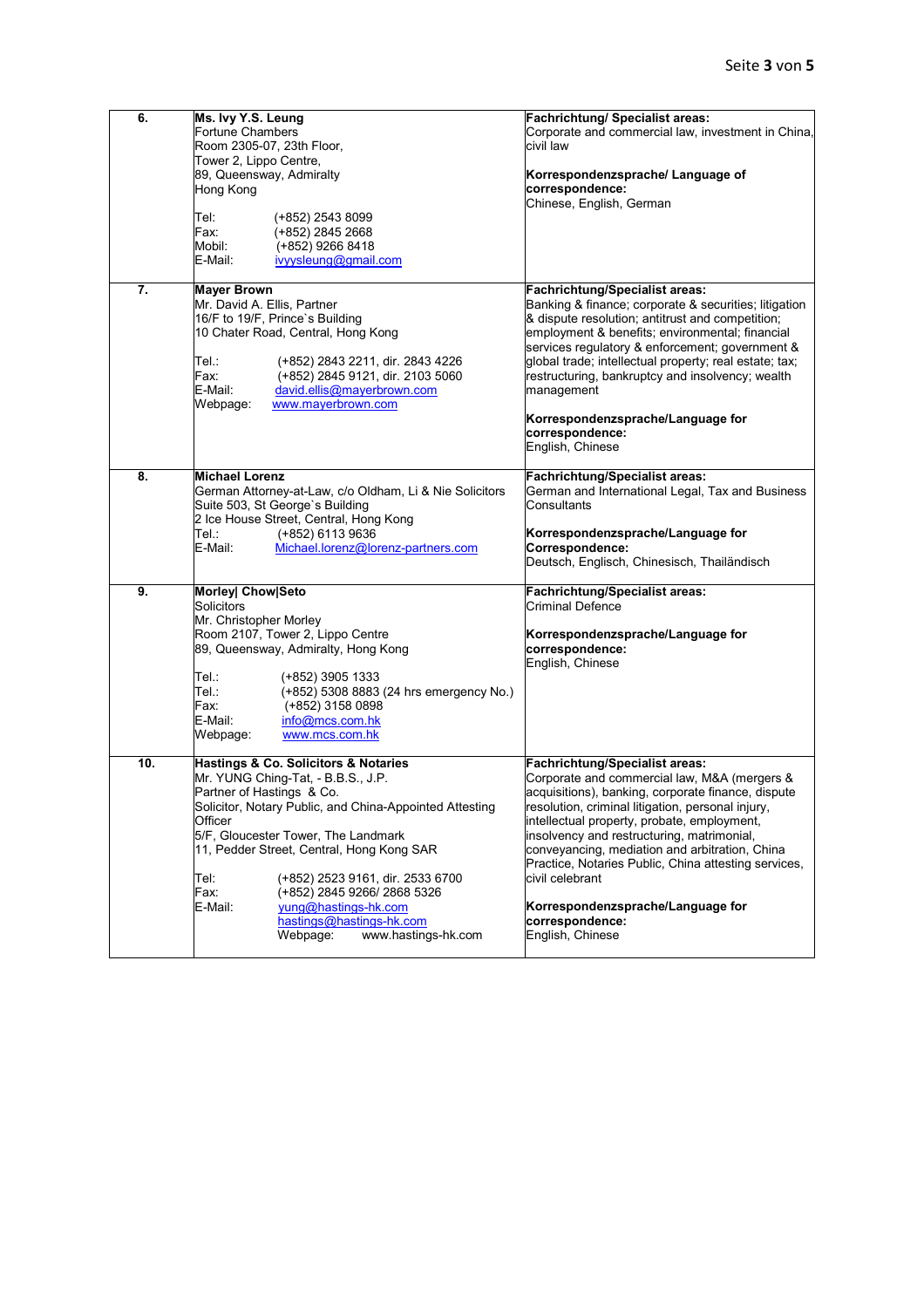| 11.               | <b>Ravenscroft &amp; Schmierer</b><br>Solicitors, Notaries, Rechtsanwälte                                                                                                                                                                                                                                                                                                                                                                                                                             | Fachrichtung/Specialist areas:<br>Local and international business and corporate law,                                                                                                                                                                                                                                                                                                                                                                                                  |
|-------------------|-------------------------------------------------------------------------------------------------------------------------------------------------------------------------------------------------------------------------------------------------------------------------------------------------------------------------------------------------------------------------------------------------------------------------------------------------------------------------------------------------------|----------------------------------------------------------------------------------------------------------------------------------------------------------------------------------------------------------------------------------------------------------------------------------------------------------------------------------------------------------------------------------------------------------------------------------------------------------------------------------------|
|                   | 22/F, Bupa Centre<br>141 Connaught Road West, Hong Kong<br>Tel.: (+852) 2388 3899                                                                                                                                                                                                                                                                                                                                                                                                                     | tax law, criminal and civil litigation, arbitration,<br>Matrimonial law, Notarial services, Company<br>Secretary, accounting audit                                                                                                                                                                                                                                                                                                                                                     |
|                   | Fax No.: (+852) 2385 2696<br>Email: SSchmierer@rs-lawyers.com.hk<br>Website: www.rs-lawyers.com.hk                                                                                                                                                                                                                                                                                                                                                                                                    | Korrespondenzsprache/Language for<br>correspondence:<br>German, English, Cantonese, Mandarin                                                                                                                                                                                                                                                                                                                                                                                           |
|                   | Contact lawyer:<br>Stefan Schmierer, Solicitor (Hong Kong), Attorney at Law<br>(Germany)<br>Mobil: (852) 2388 3899<br>Tel: (852) 2388 3899<br>Fax: (852) 2385 2696                                                                                                                                                                                                                                                                                                                                    | <b>Willing to train German trainee lawyers</b>                                                                                                                                                                                                                                                                                                                                                                                                                                         |
| $\overline{12}$ . | <b>Nidler &amp; Co. Solicitors</b><br>Mr. Michael John Vidler, Senior Partner<br>22/F, No. 88 Lockhart Road, Wan Chai, Hong Kong<br>(+852) 2836 3369<br>Tel:<br>Mobile/WhatsApp: (+852) 9167 7091<br>(Emergency 24 hour arrest numbers in<br>English and<br>Cantonese)<br>Fax:<br>(+852) 2836 5138<br>E-Mail:<br>info@vidler-co.com;<br>secretary@vidler-co.com<br>mvidler@vidler-co.com<br>www.vidler-co.com<br>Webpage:<br>Vidler & Co. Solicitors<br>Facebook:<br>vidlercosolicitors<br>Instagram: | <b>Fachrichtung/Specialist areas:</b><br>Criminal, administrative law, civil claims, personal<br>injuries, immigration, employment law, family law,<br>guardianship, wills & probate, civil celebrant and<br>small business advice.<br>Korrespondenzsprache/Language for<br>correspondence:<br>English, Cantonese, Mandarin, French, Spanish<br>Note: Vidler & Co. is able to provide German<br>interpretation for non-English speakers for after-<br>hours police station emergencies |
| 13.               | Ms Jennifer Wu- Scharsig<br>601, 6/F, Chung Nam Building<br>1, Lockhart Road, Wan Chai, Hong Kong<br>Tel:<br>(+852) 2153 9718<br>(+852) 2154 1789<br>Fax:<br>E-Mail:<br>info@jwslawyer.com<br>jws@jwslawyer.com                                                                                                                                                                                                                                                                                       | <b>Fachrichtung/Specialist areas:</b><br>Company and commercial law<br>Korrespondenzsprache/Language for<br>correspondence:<br>German, English                                                                                                                                                                                                                                                                                                                                         |